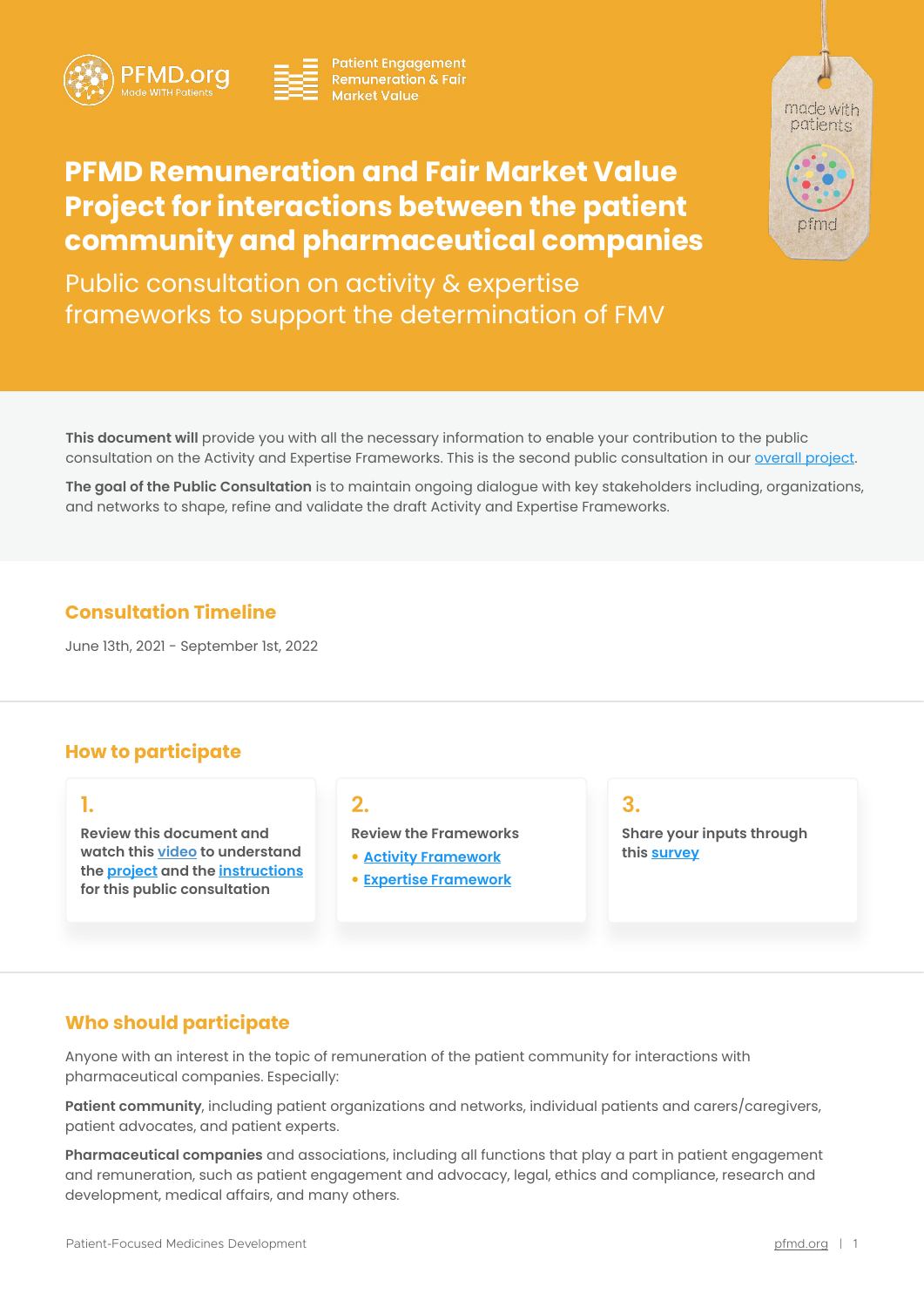<span id="page-1-0"></span>As part of our co-creation approach, **we need your involvement in reviewing and providing input on the current Activity and Expertise Frameworks.** It is only through this broad consultation that we continue the co-creation process and ensure quality deliverables, ultimately leading to impactful outputs benefiting all stakeholders. By creating well-defined Frameworks we will:

- establish the foundation of a global methodology for determining fair remuneration
- y Increase the level of transparency and reduce real and perceived risks associated with fair remuneration to the patient community.
- . Inform the development of a digital tool to support patient engagement remuneration.

# **About the project**

The overall aim of this project is to collaborate with key stakeholders to co-create transparent Global Principles and a standard methodology to support the determination of fair remuneration for the patient community for interactions with the pharmaceutical industry. More details are in [Annex 1](#page-9-0).

The deliverables of the project, defined below, allow the pharmaceutical industry and patient community to review their existing practices and adapt accordingly. Creating more transparency in their processes whilst ensuring compliance with relevant Codes of Conduct and local regulations. Deliverables include:

**1. Global Principles** for remunerating the patient community for interactions with the pharmaceutical industry. Available [here.](https://pemsuite.org/wp-content/uploads/2022/02/PFMD_Global-Principles-for-remunerating-the-patient-community-for-interactions-with-the-pharmaceutical-industry.pdf)

**2.** A **Global Methodology** to operationalize the **Global Principles** for fair remuneration at market value in a standard process.

**• Leveraging the Global Frameworks** for remuneration, defining **Activities, and Expertise** (for review in this consultation).

**3. A Digital tool** applying the Frameworks and Methodology for determining fair remuneration



### How is the remuneration methodology being developed?

The methodology aims to operationalize the Global Principles.

According to **Principle III. 1. 1.**: It is appropriate that Participants are remunerated for their experience, contribution time, and expertise and **Principle III. 2. 4.**: Remuneration for services should be reasonable, appropriate, and represent the fair market value of the legitimate and necessary services provided, considering the *complexity of tasks, the expertise required and training,* the total amount of time invested, urgency, country of origin, local regulations, and other contributing factors.

The methodology is therefore composed of the Activity and Expertise Frameworks which build on previous collaborative work from the National Health Council' and IMI-PARADIGM<sup>2</sup>. The Frameworks we are asking you to review were co-developed by the PFMD project Steering Committee and integrate inputs from a [Patient Engagement Open Forum Session in April 2022](https://patientengagement.synapseconnect.org/resources/peof-recording-taking-action-and-driving-change-co-creating-frameworks-and-standards-for-remuneration-of-patient-pharma-interactions). These frameworks and subsequent methodology will be integrated into a digital tool.

<sup>&</sup>lt;sup>2</sup> Please see IMI PARADIGM (2020) Planning Patient Engagement activity - Recommendations on how to find the right match for the right patient engagement activity: <https://imi-paradigm.eu/PEtoolbox/identification-of-patient-representatives.pdf>



<sup>&</sup>lt;sup>1</sup> Please see National Health Council (2021) Patient Activities Framewor<mark>k: <u>https://nationalhealthcouncil.org/wp-content/uploads/2020/06/NHC .</u></mark> FMV Activities List.pdf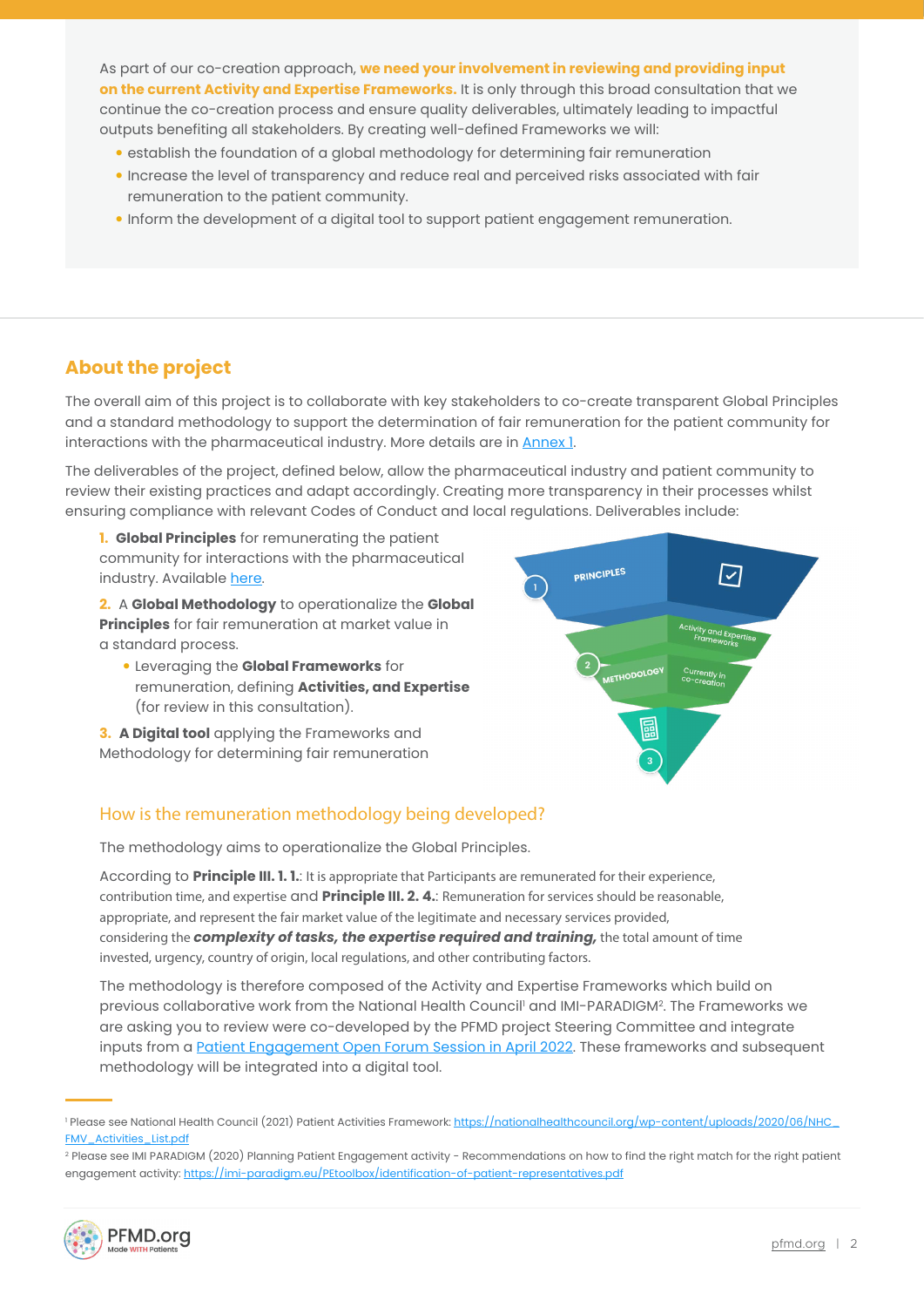### <span id="page-2-0"></span>How can the remuneration methodology be used?

To operationalize the Principles, the first part of the methodology will be to determine the activity to be performed with the engaging partner, in this case, the pharma company, and evaluate the expertise required to perform the activity. Key questions to be answered about the engagement include:

| <b>STEP1</b>                                                                                                               | <b>STEP 2</b>                                                                                                                             | STEP <sub>3</sub>                                                                                                 | <b>Summary report</b>                                                                                                                                                                                                                        |
|----------------------------------------------------------------------------------------------------------------------------|-------------------------------------------------------------------------------------------------------------------------------------------|-------------------------------------------------------------------------------------------------------------------|----------------------------------------------------------------------------------------------------------------------------------------------------------------------------------------------------------------------------------------------|
| What is the activity<br>to be performed<br>$(e.g.$ advisory board,<br>document review,<br>content co-creation,<br>$etc)$ ? | What are the areas<br>of expertise required<br>(e.g. communication<br>skills, regulatory<br>expertise,<br>representativeness,<br>$etc$ )? | What is the level of<br>expertise required in<br>the particular area<br>(e.g. basic,<br>intermediate,<br>expert)? | 1. To support identifying the<br>right participant based on<br>the expertise profile for the<br>engagement, and<br>2. to justify a fair level<br>of remuneration for the<br>engagement (e.g. apply<br>FMV tiers or mitigate an<br>FMV range) |

In responding to these questions and applying the Frameworks, users of the methodology will be able to consistently differentiate and outline a profile of the expertise including experience, skills, and knowledge required to perform the engagement. This then will be used to determine the appropriate application of an FMV rate for the engagement.

Stakeholders can use the Frameworks and methodology in part or as a whole to support the implementation of the Global Principles.

It is important to note that the **expertise required** is defined in relation to the **activity** that is selected, it is not an assessment of an individual. Participant Type as defined in the Global Principles or assessment of an individual does not determine fair market value in this process. Rather, the identification of the required expertise helps to identify the right participant for the activity.

# **Public Consultation Instructions: Activity and Expertise Frameworks**

Once you have read this document (and/or watched this **[video](https://www.youtube.com/watch?v=pTp-lLaGSaU)**) and reviewed the content below, please respond to the survey here. Some of the survey questions are already included below to guide your review.

#### **Activity Framework in review**

The Activity Framework provides a list and definitions of the most common types of patient engagement activities with pharmaceutical companies. When reviewing the Framework below, please reflect on the following:

- How is this a useful Framework for selecting a patient engagement activity?
- Are there any other routine pharma-patient activities missing?

| Remuneration and Fair Market Value Project Activity Framework |                                                                                                                                                                                                                                                                                   |  |  |
|---------------------------------------------------------------|-----------------------------------------------------------------------------------------------------------------------------------------------------------------------------------------------------------------------------------------------------------------------------------|--|--|
| <b>Type of Activity</b>                                       | <b>Definitions/Descriptors</b>                                                                                                                                                                                                                                                    |  |  |
| <b>Content co-creation</b>                                    | Multi-stakeholder collaboration with shared objectives to develop deliverables<br>and documents (e.g., interview guides, inclusion/exclusion criteria, surveys,<br>reports, manuscripts, patient support materials, consent forms, disease<br>education and awareness materials). |  |  |

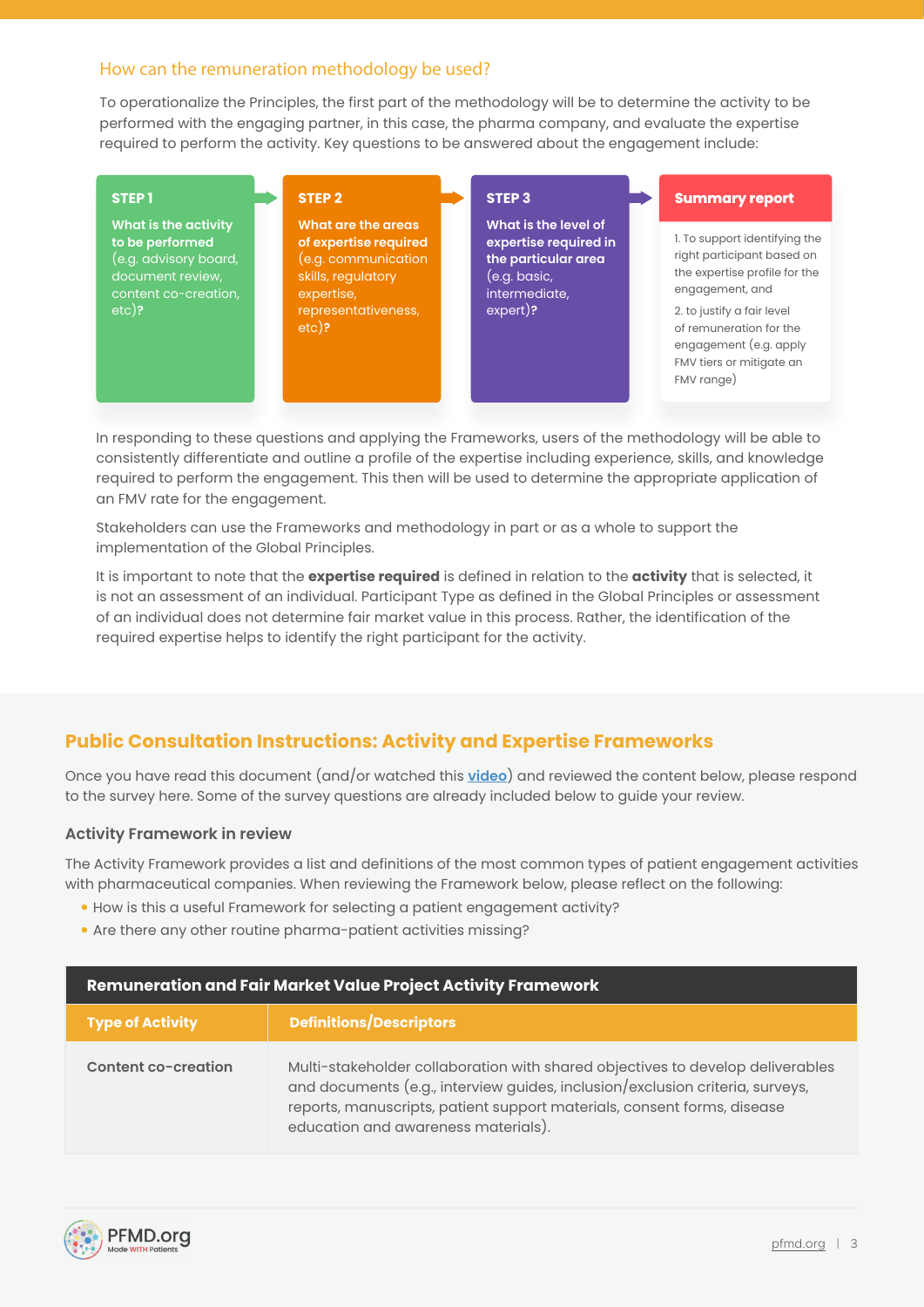| Remuneration and Fair Market Value Project Activity Framework |                                                                                                                                                                                                                                                                                   |  |  |  |
|---------------------------------------------------------------|-----------------------------------------------------------------------------------------------------------------------------------------------------------------------------------------------------------------------------------------------------------------------------------|--|--|--|
| <b>Type of Activity</b>                                       | <b>Definitions/Descriptors</b>                                                                                                                                                                                                                                                    |  |  |  |
| Content co-creation                                           | Multi-stakeholder collaboration with shared objectives to develop<br>deliverables and documents (e.g., interview guides, inclusion/exclusion<br>criteria, surveys, reports, manuscripts, patient support materials, consent<br>forms, disease education and awareness materials). |  |  |  |
| Pre-activity<br>engagement                                    | Pre-engagement planning to agree on a patient engagement activity or<br>collaboration. May include planning meetings, pre-screening participants for<br>an engagement, or research before conducting an activity.                                                                 |  |  |  |
| <b>Presentation/speaker</b>                                   |                                                                                                                                                                                                                                                                                   |  |  |  |
| <b>Personal testimonial</b>                                   | Speak to personal experience; typically, a short presentation or recording.                                                                                                                                                                                                       |  |  |  |
| Panel or roundtable<br>speaker                                | Speak as part of a small group of presenters; typically, each speaker<br>addresses the same topic from various perspectives.                                                                                                                                                      |  |  |  |
| Event, Conference,<br><b>Symposium speaker</b>                | Speaking as an expert to experts at medium- to large-size gatherings,<br>typically with a scientific or policy theme.                                                                                                                                                             |  |  |  |
| <b>Keynote</b>                                                | Provide an extended speech, as the sole speaker, on a thematic topic.                                                                                                                                                                                                             |  |  |  |
| Facilitator / moderator<br>$/$ chair                          | Lead and facilitate discussions and provide thought leadership at an event<br>or meeting.                                                                                                                                                                                         |  |  |  |
| <b>Group engagement</b>                                       | Group activity advising on a specific topic, sharing experience or overseeing<br>the conduct of a project (e.g. advisory boards, councils, focus groups,<br>roundtables, etc.)                                                                                                    |  |  |  |
| <b>Governance Boards</b>                                      |                                                                                                                                                                                                                                                                                   |  |  |  |
| <b>Governance Board</b><br>participant                        | Invited to participate as an invited expert to oversee the conduct of a project,<br>organization, etc.                                                                                                                                                                            |  |  |  |
| Chair or Co-Chair of a<br><b>Governance Board</b>             | Lead and facilitate discussions and provide thought leadership on the<br>conduct of a project, organization etc.                                                                                                                                                                  |  |  |  |
| <b>Interviews</b>                                             |                                                                                                                                                                                                                                                                                   |  |  |  |
| <b>Interview participant</b>                                  | A one-on-one interview. Typically includes a trained interviewer who follows a<br>discussion guide.                                                                                                                                                                               |  |  |  |
| <b>Interview facilitator</b>                                  | Facilitating an interview utilizing a prepared discussion guide.                                                                                                                                                                                                                  |  |  |  |
| <b>Survey responder</b>                                       | Answer a set of standard questions in a questionnaire.                                                                                                                                                                                                                            |  |  |  |
| <b>Reviewer</b>                                               | Reviewing documents/materials to provide input, critique, suggestions, edits, etc.                                                                                                                                                                                                |  |  |  |

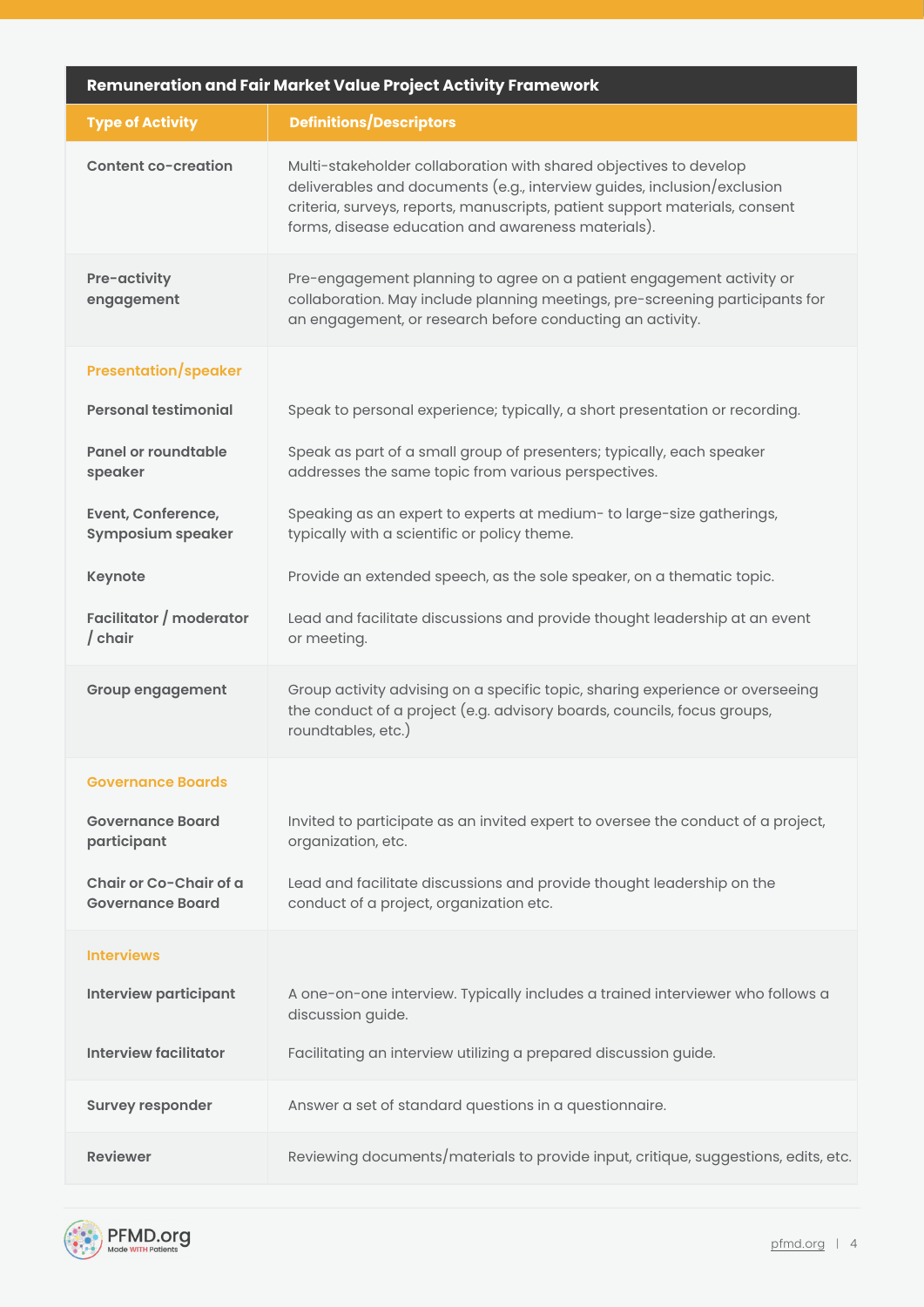<span id="page-4-0"></span>

| Remuneration and Fair Market Value Project Activity Framework |                                                                                                                        |  |  |
|---------------------------------------------------------------|------------------------------------------------------------------------------------------------------------------------|--|--|
| <b>Type of Activity</b>                                       | <b>Definitions/Descriptors</b>                                                                                         |  |  |
| <b>Facilitating</b><br><b>Community Review</b>                | Dissemination of a document or materials to patients or patient community<br>in order to receive feedback or approval. |  |  |
| <b>Dissemination</b>                                          | Supporting communication, dissemination, and awareness-raising activities.                                             |  |  |
| <b>Pilot testing</b>                                          | Testing a data collection tool (e.g. interview guide, survey).                                                         |  |  |
| <b>Research and data</b><br><b>activities</b>                 |                                                                                                                        |  |  |
| <b>Data collection</b>                                        | Collecting or compiling of data from patients and/or patient community<br>(e.g. surveys, registries).                  |  |  |
| <b>Data Analysis</b>                                          | Analyzing or synthesizing data, including patient registries.                                                          |  |  |
| Interpretation                                                | Interpreting or placing findings in context.                                                                           |  |  |
| <b>Publication</b><br>co-authorship                           | Contribute to a journal article or manuscript.                                                                         |  |  |
| Recruitment for a study<br>or clinical trial                  | Recruiting participants for a study or clinical trial.                                                                 |  |  |
| <b>Mock Trial Participant</b>                                 | Walk through the experience of being part of a clinical trial according to<br>the protocol.                            |  |  |
| Other                                                         | Any other engagement activity not listed above                                                                         |  |  |

Please note that this Activity Framework was adapted from the National Health Council's Patient Engagement Activities Framework: [https://nationalhealthcouncil.org/wp-content/uploads/2020/06/NHC\\_FMV\\_Activities\\_List.pdf](https://nationalhealthcouncil.org/wp-content/uploads/2020/06/NHC_FMV_Activities_List.pdf)

#### **Expertise Framework in review**

The Expertise Framework provides a list of the potential expertise types required to perform a given patient engagement activity with a pharmaceutical company. It also captures and defines the different levels of expertise (i.e. basic, intermediate, expert).

When reviewing the framework below, please reflect on the following:

- y How is this a useful Framework for selecting the **expertise** required for a specific activity?
- Note the **expertise** types included, their definitions, and how the levels of expertise are differentiated;
- Are there **expertise** types required for pharma-patient engagements missing?

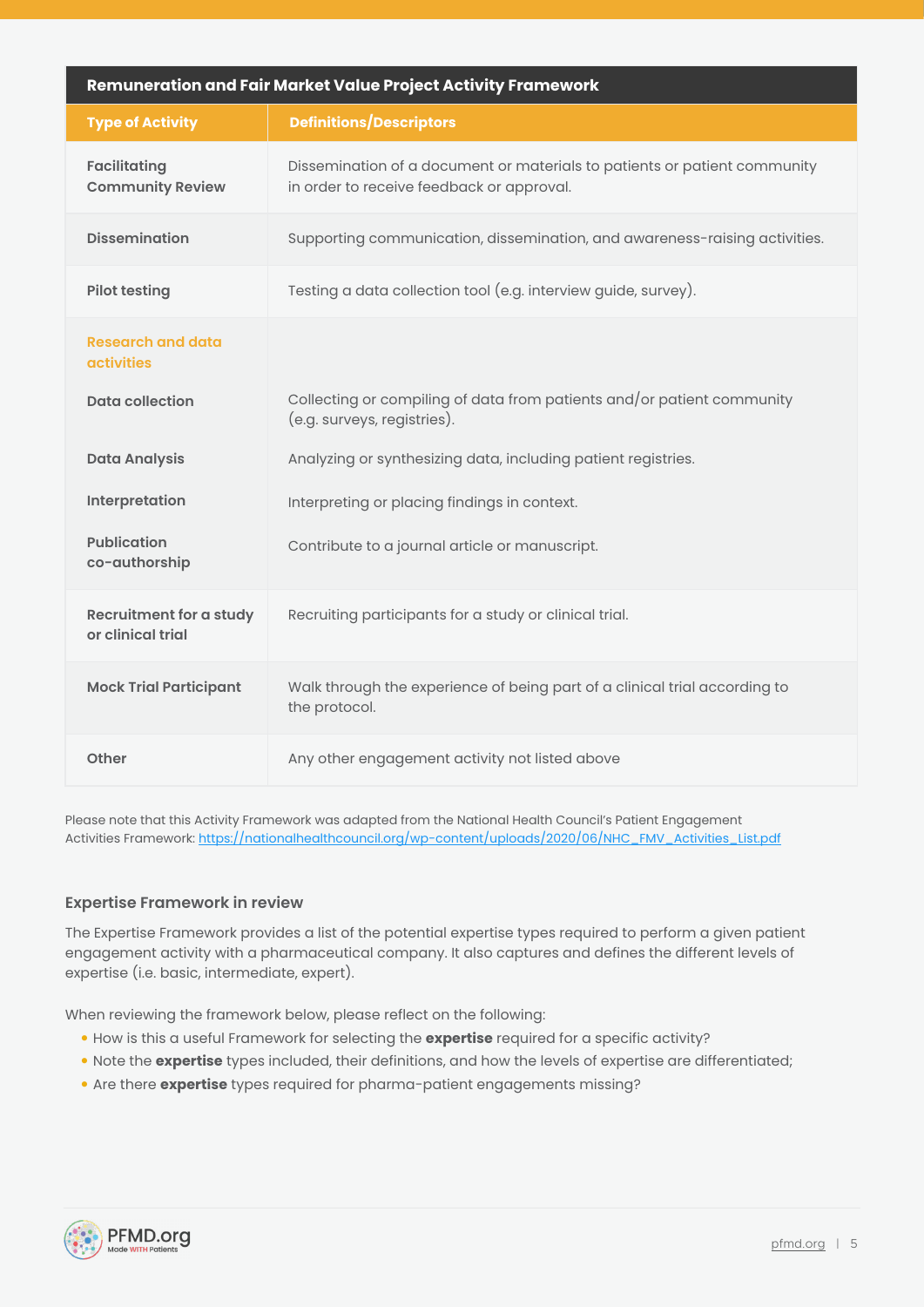| Remuneration and FMV Project Expertise Framework to support FMV determination <sup>3</sup> |                                                                 |                                                                                                                               |                                                                                                                                                                      |                                                                                                                                                                                           |                                                                                                                                                                                                                                                                                                                           |
|--------------------------------------------------------------------------------------------|-----------------------------------------------------------------|-------------------------------------------------------------------------------------------------------------------------------|----------------------------------------------------------------------------------------------------------------------------------------------------------------------|-------------------------------------------------------------------------------------------------------------------------------------------------------------------------------------------|---------------------------------------------------------------------------------------------------------------------------------------------------------------------------------------------------------------------------------------------------------------------------------------------------------------------------|
| <b>Expertise</b>                                                                           |                                                                 | <b>Definition</b>                                                                                                             | <b>Basic</b>                                                                                                                                                         | <b>Intermediate</b>                                                                                                                                                                       | <b>Expert</b>                                                                                                                                                                                                                                                                                                             |
| <b>Personal</b><br>framework                                                               | Personal<br>experience and<br>representativeness                | Personal disease-<br>specific experience<br>and ability to<br>share the views of<br>people living with a<br>disease           | Direct experience of<br>living with a disease,<br>with a known risk for<br>a diagnosis of the<br>disease or providing<br>care to someone<br>living with the disease. | Direct and indirect<br>personal experience with<br>a disease. Demonstrated<br>ability and experience<br>representing and working<br>with the disease-specific<br>population.              | Directly affected by and formally<br>connected with others living<br>with a disease. Recognized<br>and acknowledged as a formal<br>representative by patient<br>organizations, institutional, and/or<br>industry bodies                                                                                                   |
|                                                                                            | Interaction and<br>involvement<br>with the patient<br>community | Active and<br>structured<br>involvement in<br>the patient $/$ carer<br>community in a<br>specific area                        | Direct interaction and<br>shared experience<br>with other people<br>living with the disease<br>through informal<br>networks.                                         | Broad insights into<br>the different needs<br>of a specific patient<br>community and frequent<br>interaction with different<br>community members<br>regionally and/or<br>internationally. | Experience in structured<br>approaches and decision<br>making when representing or<br>interacting with people across<br>an entire disease community<br>(including subpopulations, and/<br>or sub-groups). Demonstrated<br>representation on a global or<br>international level with healthcare<br>decision-making bodies. |
| System<br>expertise                                                                        | Regulatory<br>understanding,<br>knowledge and<br>expertise      | Knowledge and<br>understanding<br>of regulatory<br>processes<br>related to<br>evaluation, market<br>authorization &<br>safety | Basic knowledge of<br>applicable regulatory<br>assessments and<br>approval processes.                                                                                | Understanding<br>and demonstrated<br>experience with<br>regulatory processes in<br>medicines development<br>and/or completion of<br>a recognized relevant<br>training program.            | Advanced regulatory knowledge<br>and recognized expertise on<br>specific regulatory topics.<br>Experience representing patients/<br>carers as an official member of<br>regulatory committees at national<br>or international level. Experience<br>as an advisor to industry or<br>regulatory bodies.                      |

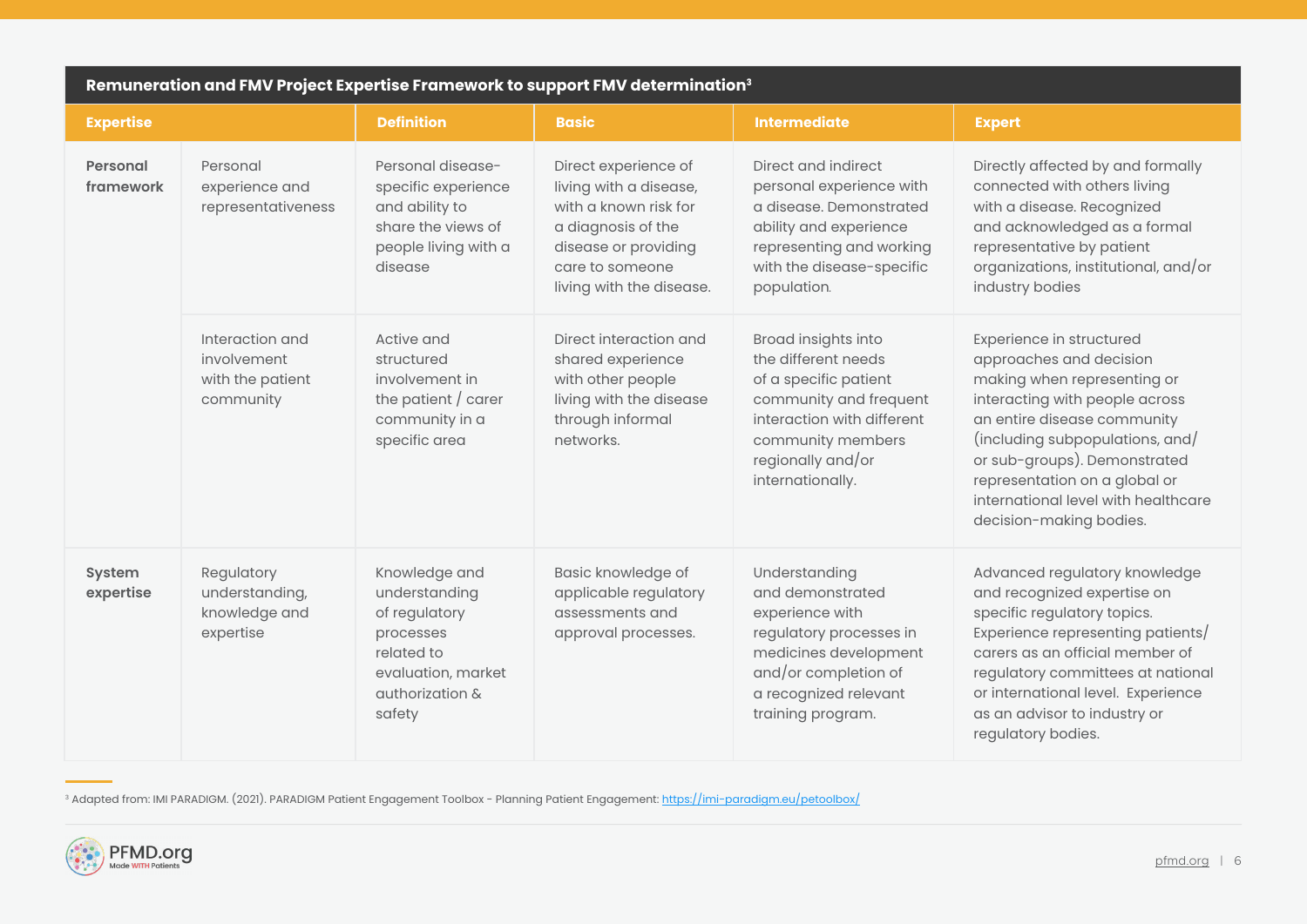| Remuneration and FMV Project Expertise Framework to support FMV determination <sup>3</sup> |                                                                                                  |                                                                                                                                                                      |                                                                                                                                                                                                |                                                                                                                                                                                                                                                                              |                                                                                                                                                                                                                                                                                                                                                                                |
|--------------------------------------------------------------------------------------------|--------------------------------------------------------------------------------------------------|----------------------------------------------------------------------------------------------------------------------------------------------------------------------|------------------------------------------------------------------------------------------------------------------------------------------------------------------------------------------------|------------------------------------------------------------------------------------------------------------------------------------------------------------------------------------------------------------------------------------------------------------------------------|--------------------------------------------------------------------------------------------------------------------------------------------------------------------------------------------------------------------------------------------------------------------------------------------------------------------------------------------------------------------------------|
| <b>Expertise</b>                                                                           |                                                                                                  | <b>Definition</b>                                                                                                                                                    | <b>Basic</b>                                                                                                                                                                                   | <b>Intermediate</b>                                                                                                                                                                                                                                                          | <b>Expert</b>                                                                                                                                                                                                                                                                                                                                                                  |
| System<br>expertise                                                                        | Market access,<br>reimbursement and<br><b>Health Technology</b><br>Assessment (HTA)<br>expertise | Knowledge of<br>market access,<br>reimbursement<br>and Health<br>Technology<br>Assessment (HTA),<br>e.g. evaluation<br>process, access<br>barriers and<br>conditions | Basic knowledge of<br>reimbursement and<br>HTA processes, most<br>likely at local and/or<br>national level.                                                                                    | Understanding and<br>experience with<br>reimbursement and<br>HTA methodology,<br>data collection and<br>submission and/or<br>decision making. e.g.<br>participation in market<br>access / reimbursement<br>committees or<br>processes at national or<br>international level. | Advanced understanding of and<br>involvement in reimbursement<br>systems and HTA, and expertise to<br>help shape global access and HTA<br>decision-making (e.g. contribution<br>to publications).                                                                                                                                                                              |
|                                                                                            | Health systems<br>expertise                                                                      | Knowledge and<br>participation<br>in healthcare<br>decision making<br>systems and<br>processes                                                                       | <b>Basic understanding</b><br>of the organization of<br>healthcare delivery at<br>a national level from<br>public and private<br>healthcare providers<br>in the relevant field of<br>activity. | Understanding<br>of services in the<br>healthcare system<br>across countries in the<br>relevant field of activity,<br>understanding of metrics<br>measuring healthcare<br>systems performance<br>(e.g. related to patient<br>impact/patient care).                           | Advanced understanding<br>of funding, organization,<br>performance, and metrics of<br>healthcare systems in different<br>countries.<br>Experience with initiatives involving<br>various healthcare system<br>stakeholders at the national or<br>international level.<br>Expertise in shaping healthcare<br>decisions on a global scale (e.g.<br>contribution to publications). |

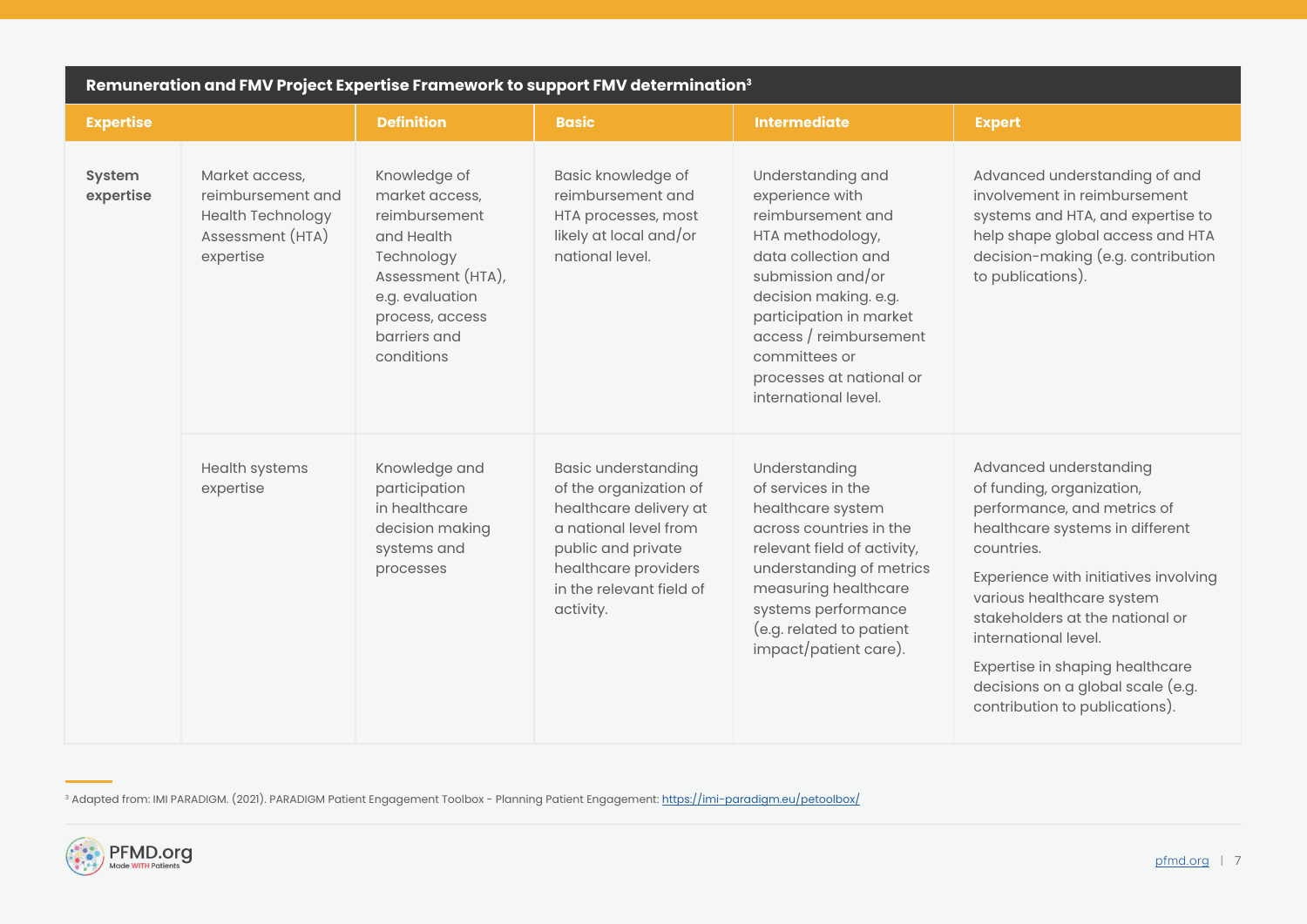| Remuneration and FMV Project Expertise Framework to support FMV determination <sup>3</sup> |                                                         |                                                                                                                   |                                                                                                                                                                                                                                                               |                                                                                                                                                                                                                                                                                                                                                                                         |                                                                                                                                                                                                                                                                                                                                                                                                                                                    |
|--------------------------------------------------------------------------------------------|---------------------------------------------------------|-------------------------------------------------------------------------------------------------------------------|---------------------------------------------------------------------------------------------------------------------------------------------------------------------------------------------------------------------------------------------------------------|-----------------------------------------------------------------------------------------------------------------------------------------------------------------------------------------------------------------------------------------------------------------------------------------------------------------------------------------------------------------------------------------|----------------------------------------------------------------------------------------------------------------------------------------------------------------------------------------------------------------------------------------------------------------------------------------------------------------------------------------------------------------------------------------------------------------------------------------------------|
| <b>Expertise</b>                                                                           |                                                         | <b>Definition</b>                                                                                                 | <b>Basic</b>                                                                                                                                                                                                                                                  | <b>Intermediate</b>                                                                                                                                                                                                                                                                                                                                                                     | <b>Expert</b>                                                                                                                                                                                                                                                                                                                                                                                                                                      |
| Method-<br>ological<br>expertise                                                           | Communication<br>expertise                              | Navigation<br>and delivery of<br>purpose-driven<br>communications<br>and engagement<br>practices.                 | Ability to<br>communicate<br>key perspectives,<br>messages and topics<br>to a defined audience<br>or in a collaborative/<br>group setting.<br>Knowledge of basic<br>communication tools<br>and their use (e.g.<br>digital and social<br>media, presentations) | Ability to adapt<br>communication to<br>different stakeholders<br>and audiences and to<br>appreciate different<br>viewpoints.<br>Confidence in<br>public speaking<br>and contributing to<br>collaborative activities.<br>Ability to convey ideas<br>and information through<br>different dissemination<br>channels (e.g. articles,<br>presentations, social<br>media, interviews, etc.) | Advanced skills in public speaking<br>and presenting to large and<br>varied audiences. Experience<br>contributing to international and<br>multi-stakeholder collaborative<br>activities, including facilitation<br>and/or moderation.<br>Experience defining multi-channel<br>communication strategies and<br>navigating social, political and<br>cultural factors in a given field.<br><b>Experience authoring</b><br>peer-reviewed publications. |
| <b>Scientific</b><br>and medi-<br>cal exper-<br>tise                                       | Disease-specific<br>scientific and<br>medical expertise | Knowledge about<br>the disease,<br>treatments, care<br>and quality of life<br>of those affected<br>by the disease | <b>Basic understanding</b><br>of the disease, patient<br>reported outcomes<br>and available<br>treatments.                                                                                                                                                    | Advanced understanding<br>of the disease (e.g.<br>treatment options, side-<br>effects, complications,<br>co-morbidities, clinical<br>developments).                                                                                                                                                                                                                                     | Expert level understanding of the<br>disease. Including standards of<br>care for different patient sub-<br>populations, treatment pathways<br>in different countries, clinical<br>guidelines, medical and scientific<br>advancements and/or co-<br>authorship of peer-reviewed<br>publications.                                                                                                                                                    |

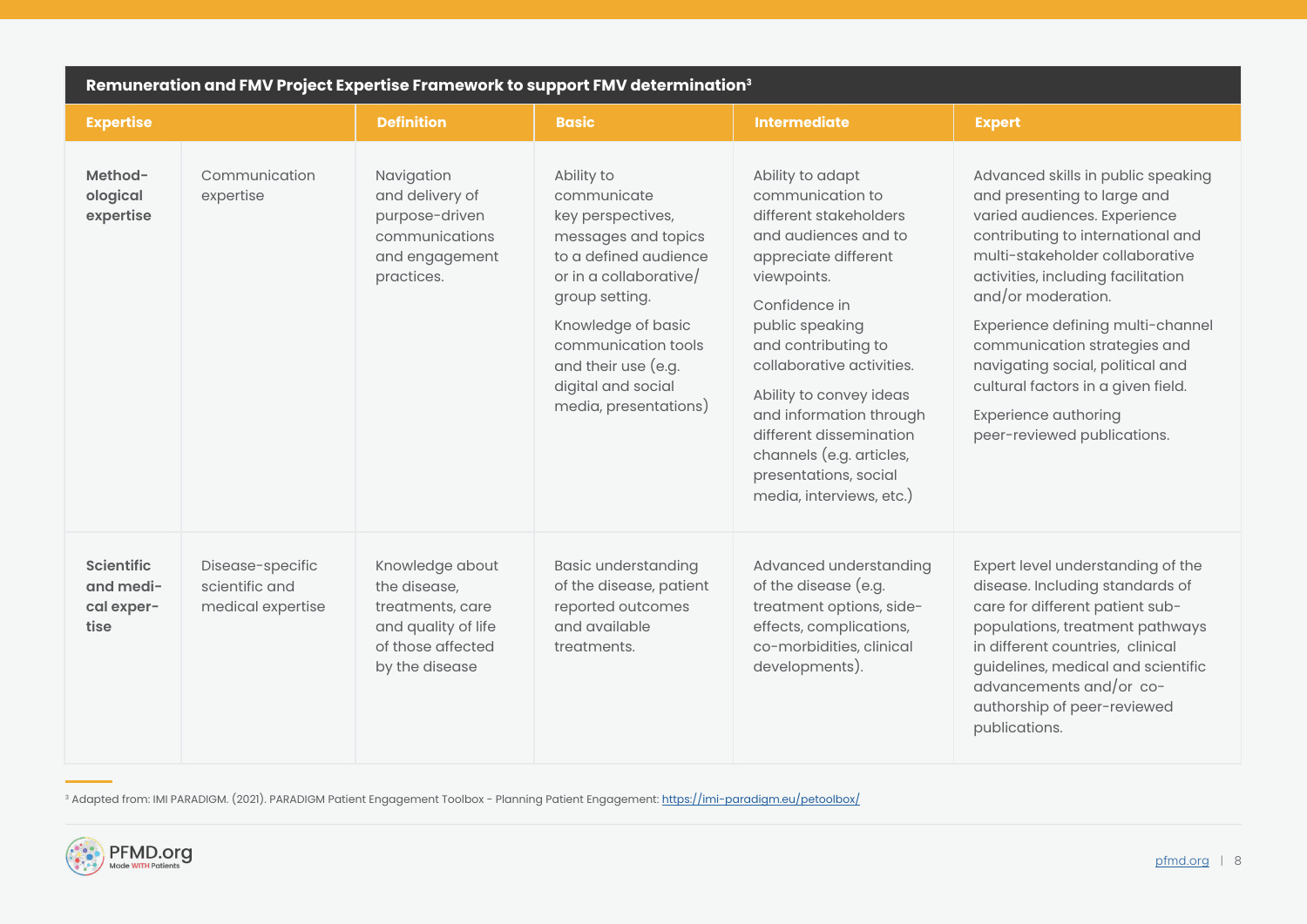| Remuneration and FMV Project Expertise Framework to support FMV determination <sup>3</sup> |                                          |                                                                                                          |                                                                                                                                                                                      |                                                                                                                                                                                                                                                                                                            |                                                                                                                                                                                                                                                                                                                 |  |
|--------------------------------------------------------------------------------------------|------------------------------------------|----------------------------------------------------------------------------------------------------------|--------------------------------------------------------------------------------------------------------------------------------------------------------------------------------------|------------------------------------------------------------------------------------------------------------------------------------------------------------------------------------------------------------------------------------------------------------------------------------------------------------|-----------------------------------------------------------------------------------------------------------------------------------------------------------------------------------------------------------------------------------------------------------------------------------------------------------------|--|
| <b>Expertise</b>                                                                           |                                          | <b>Definition</b>                                                                                        | <b>Basic</b>                                                                                                                                                                         | <b>Intermediate</b>                                                                                                                                                                                                                                                                                        | <b>Expert</b>                                                                                                                                                                                                                                                                                                   |  |
| <b>Scientific</b><br>and medi-<br>cal exper-<br>tise                                       | Research and<br>development<br>expertise | Knowledge about<br>the research<br>process for the<br>discovery of<br>medicines and<br>their development | Understanding of<br>clinical / health<br>research and<br>ability to reflect the<br>experiences of the<br>study population.<br>Understanding of<br>unmet needs and<br>disease burden. | Experience with and<br>understanding of clinical<br>trials and methodology,<br>research protocols and<br>consent forms, data<br>collection, identification<br>of patient-important<br>themes in data, ethics<br>considerations, and/<br>or completion of a<br>recognized and relevant<br>training program. | Advanced understanding of<br>the medicines discovery and<br>development process.<br>Expert level understanding of<br>clinical and health outcomes<br>research and experience in<br>evidence generation, co-authoring<br>peer-reviewed publications, or<br>co-designing clinical or health<br>outcomes research. |  |

Please note that this Expertise Framework was adapted from the IMI PARADIGM Patient engagement in medicines development: Recommendations on how to find the right match for the right patient engagement activity: <https://imi-paradigm.eu/PEtoolbox/identification-of-patient-representatives.pdf>

**After you review both the Activity and Expertise Framework, share your inputs through this survey.**